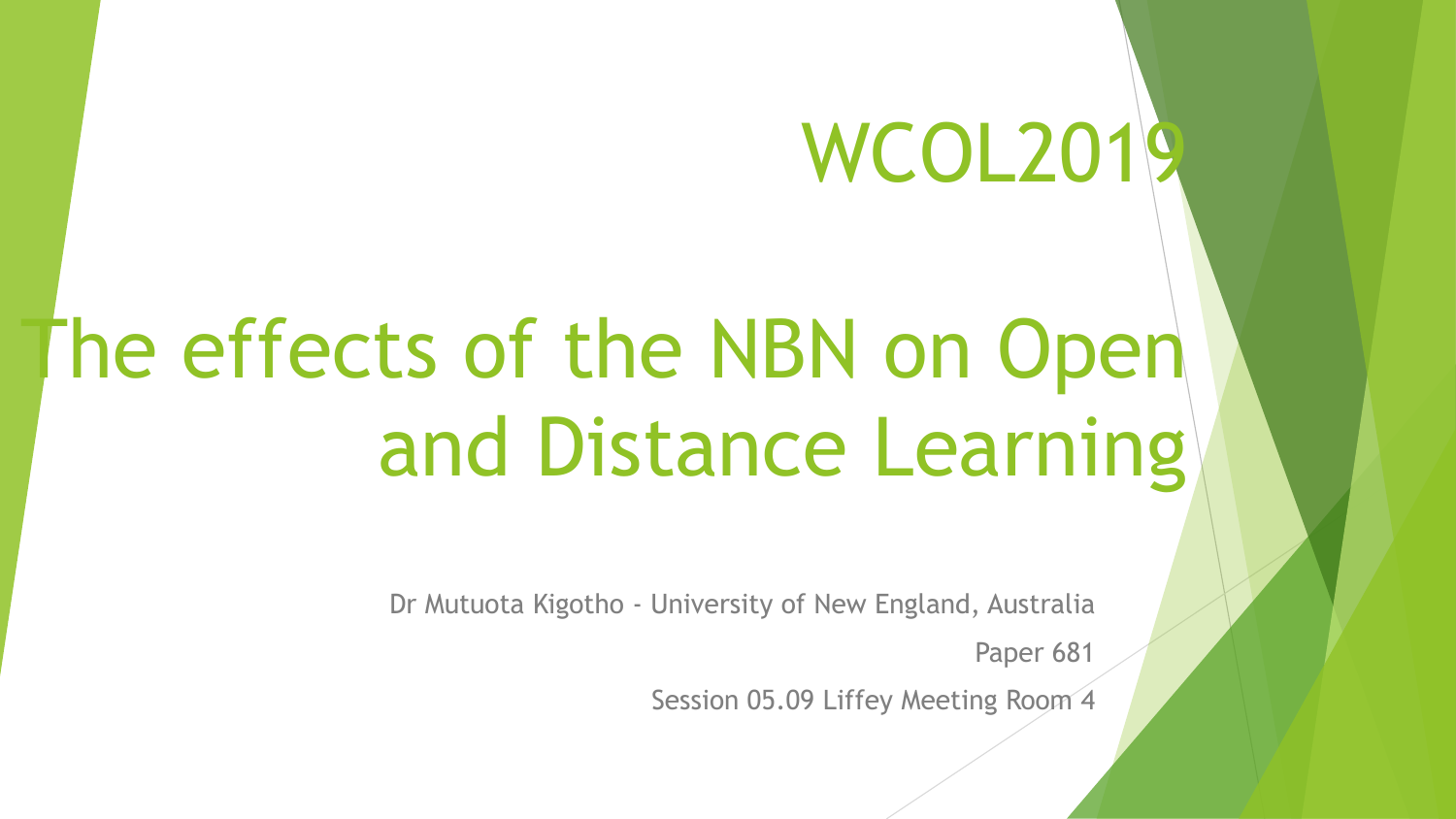## Agenda

- $\blacktriangleright$  Introduction
- **Defining the National Broadband Network (NBN)**
- $\blacktriangleright$  The nature of the research reported in this study
- ▶ The Broadband Wars
- $\blacktriangleright$  The research participants
- **Data**
- Why it counts: Students enrolled to study online
- $\blacktriangleright$  Further research opportunities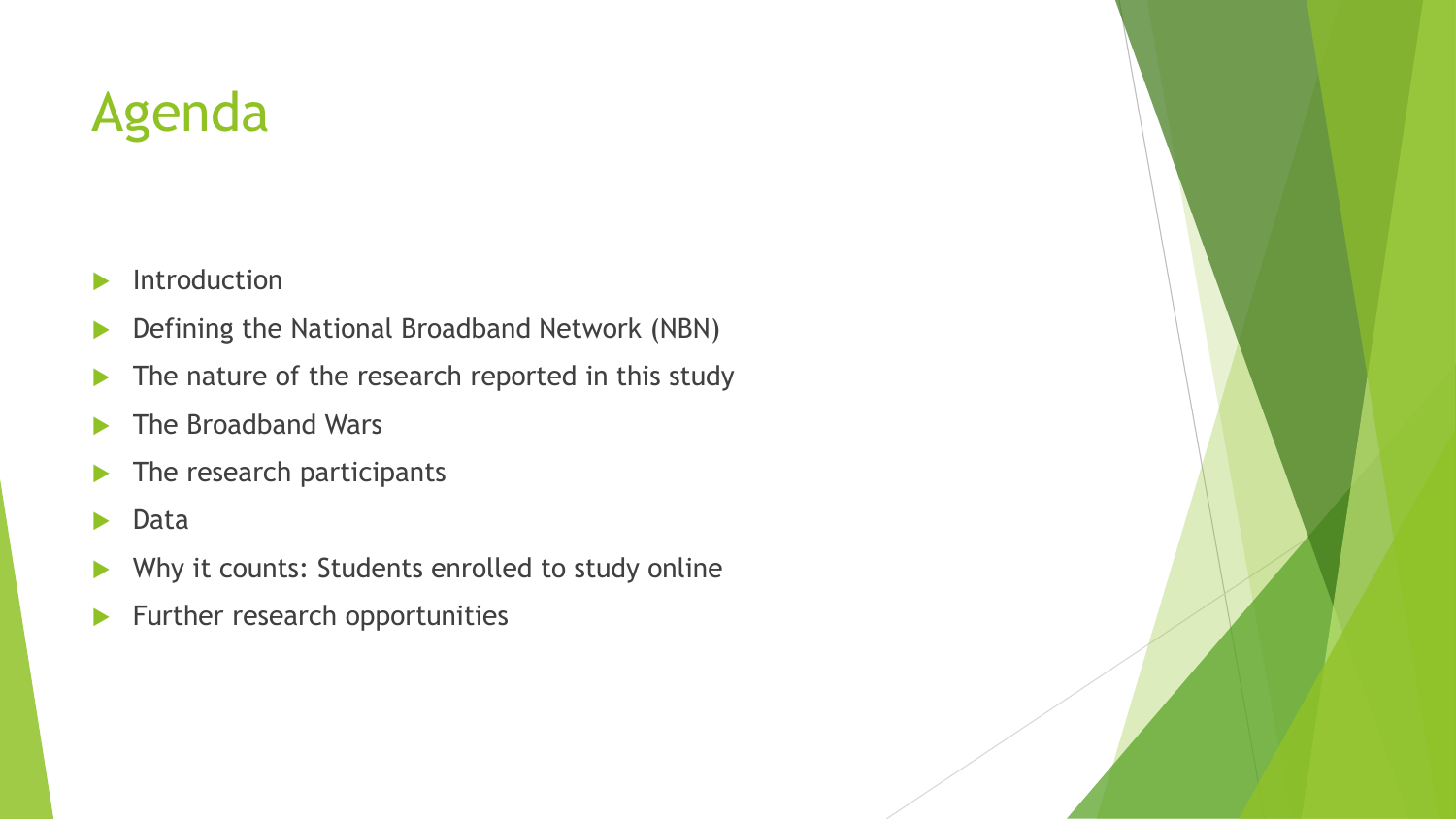### Introduction

- It is now common knowledge that 'to study online can be a very isolating experience.
- To become successful in online study students require all the assistance that they can get along the way.
- I propose that the availability of the broadband (BB) network can make the life of students enrolled online much easier.
- If you do not have broadband then you most likely have ADSL. This means that you are most likely familiar with what some may call "the rotating inverted bell of death"
- The fibre-optic Fibre-optic cable: facilitating Broadband Network



 $\blacktriangleright$ 



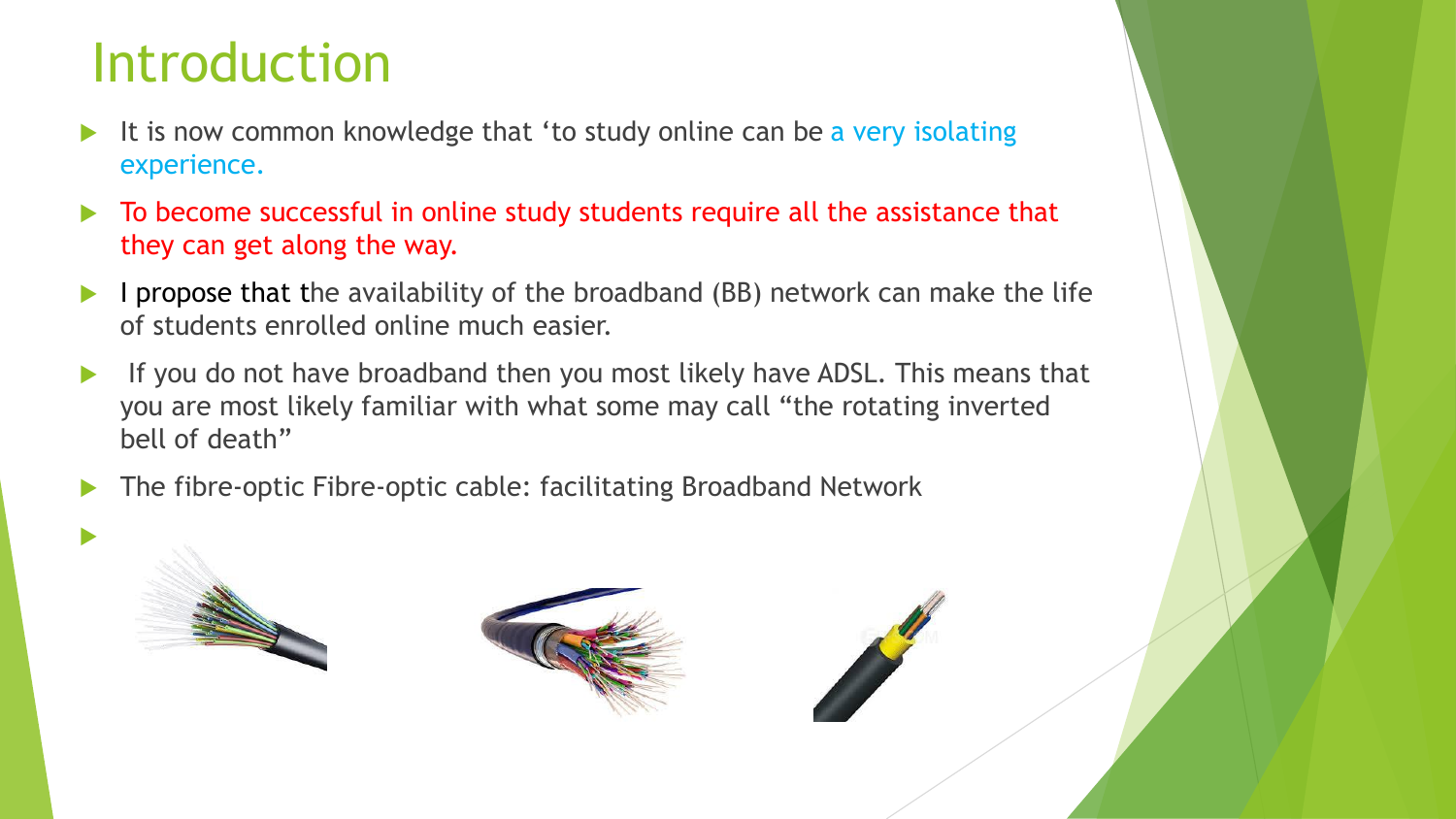## Research in the broadband network 'The Broadband Wars 2010- 2018'



#### 'Do it right, Do it once, Do it with Fibre'

- Tony Windsor: Former member for New England.
- In a Hung Parliament Supported Julia Gillard enabling the Labor Govt to from Govt in 2013. https://www.youtube.com/watch ?v=BBHJo4HPTGY



Malcolm Turnbull Former PM of Australia 2015-2018. Tried to use an outdated System of the use of copper To provide Broadband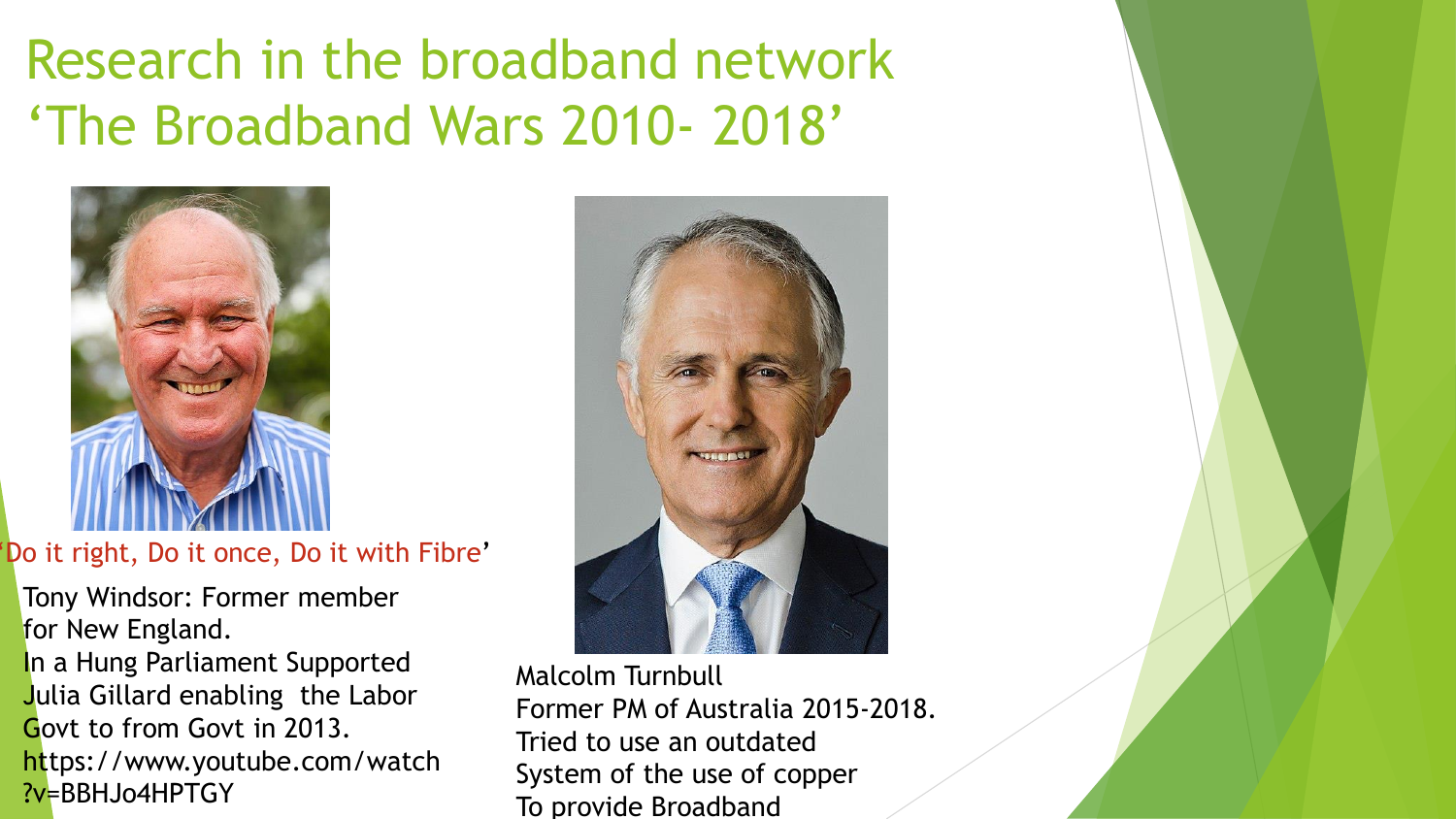### Kevin Rudd and Julia Gillard: The Labor Movement 2007-2017





Kevin Rudd: PM – Labor 2007-June 2010. June- Sept 2013 Introduced Broadband in Australia in 2011

Julia Gillard; 27th PM. 2010-2013. As PM extended Broadband To Rural and regional Australia Using fibre-optic technology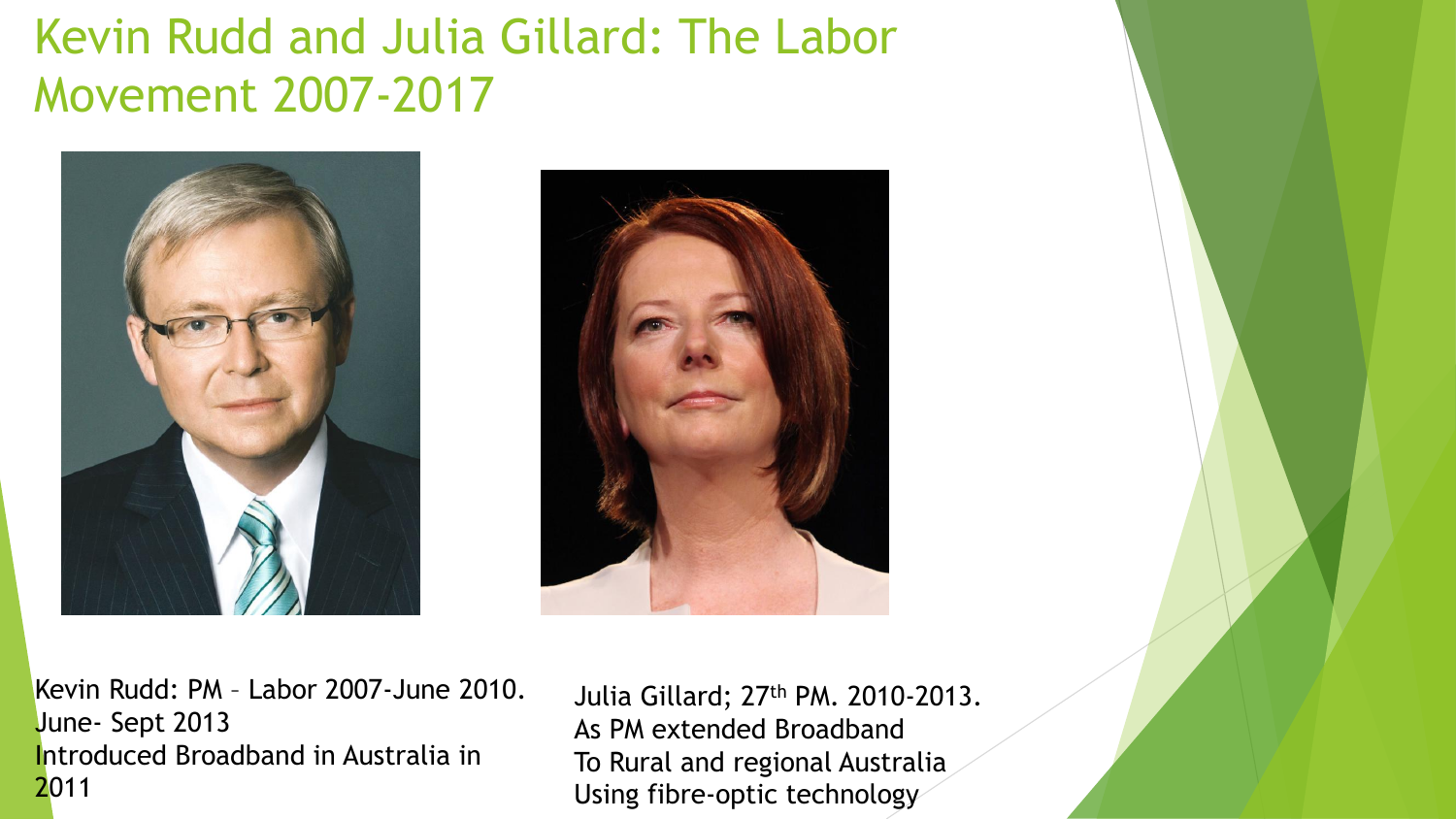### The nbn in Australia – A metamorphosis





#### The NBN initially represented a company. Later, it morphed into the fast internet known as the Broadband Network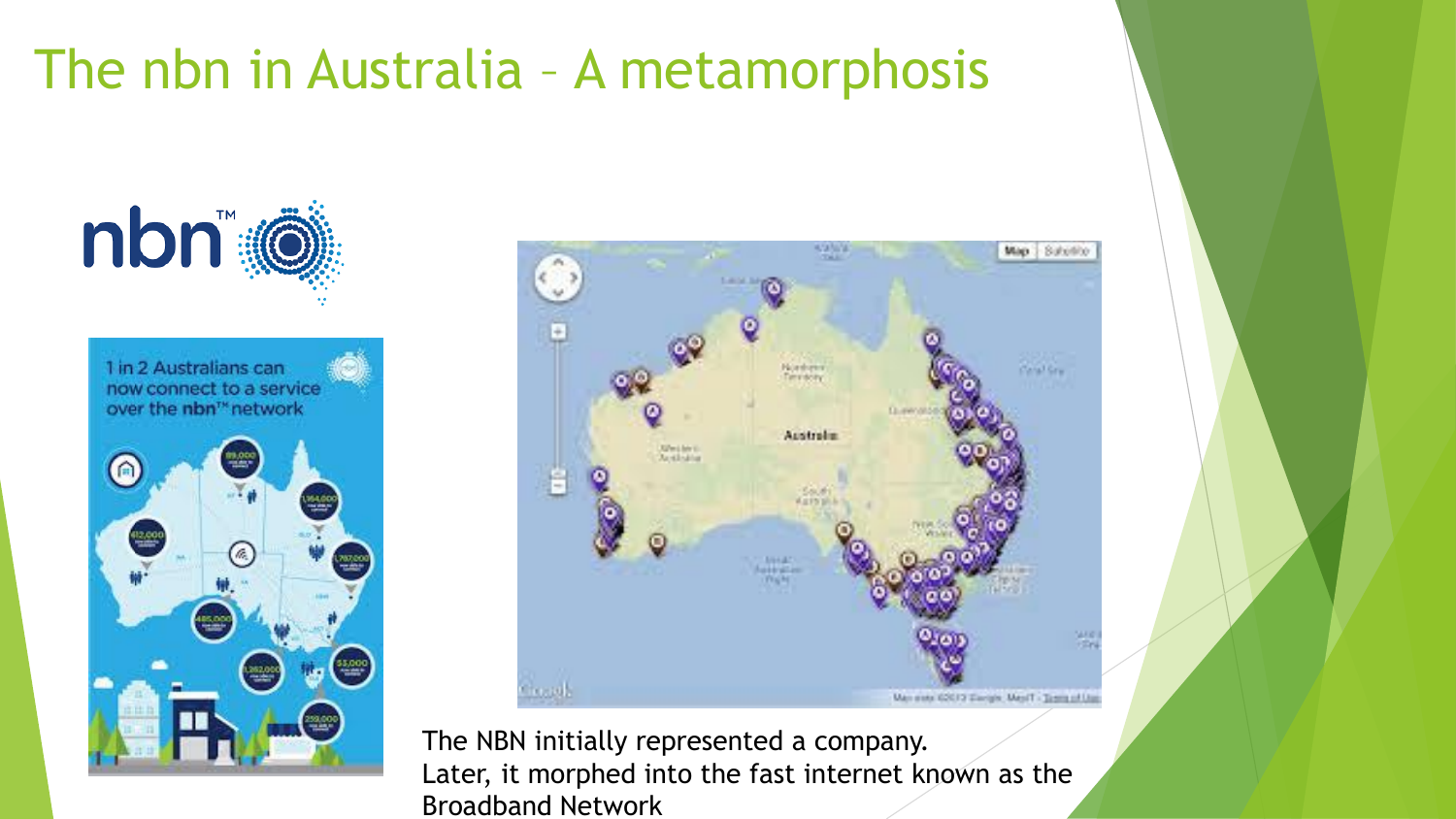# Defining the National Broadband Network- NBN

- Since the launch of the NBN in Australia in 2011
- different PMs have viewed it differently



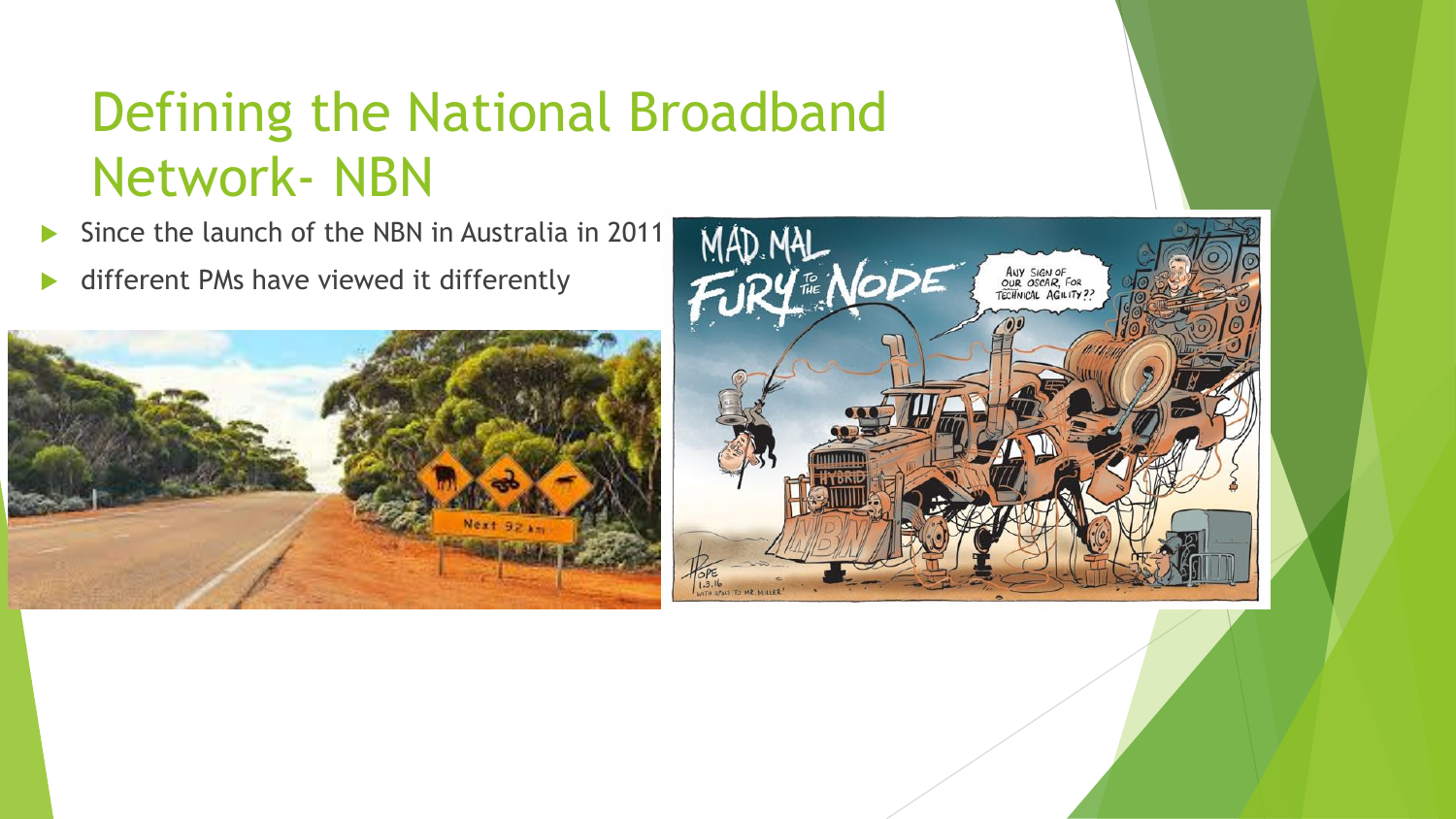### Research participants

- ▶ 21 University Students studying online all with families abroad. 16 male and 5 female
- ▶ 8 Business owners (Florist, clothes line, local govt, café owner Data retention business)
- Year 2014
- $\blacktriangleright$  For purposes of reporting this data, more emphasis will be on students studying online as a way of remaining faithful to the theme of this conference as well as remaining relevant to the audience.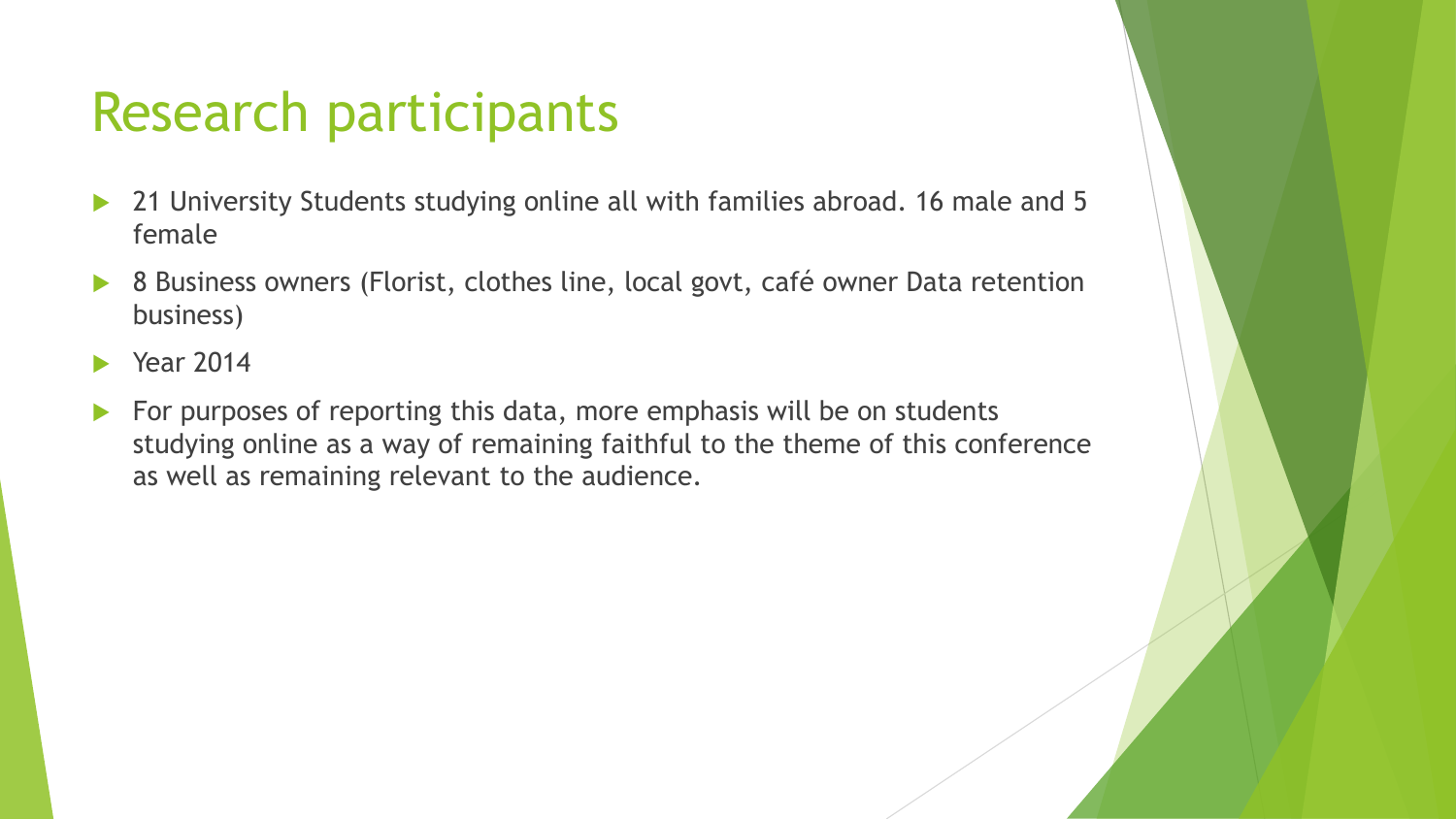### Data

 $\blacktriangleright$ 

- For purposes of this report, I will only focus on data from university students studying online
- $\blacktriangleright$  What they were responding to:
- What do you consider to be benefits of the NBN to you and tell me if there are any negatives that you see.
- ▶ Benefits (Ways in which the NBN has been transformative, changing lives)
- ▶ 1. Faster internet, offering faster download speeds and faster upload speeds
- I can download podcasts easily and search for content faster on the internet making doing research easier and less frustrating. You can submit your assignments with ease
- ▶ 2. I can communicate with family overseas without the fear of the line dropping out. I regularly use Skype to keep in touch with family. The broadband network is a big help.
- ▶ 3. Entertainment: Using the NBN I can stream movies and keep the family entertained.
- 4. Wifi technology in the house. Using Wifi technology, many family members can be online at the same time.
- Internet banking is safe and secure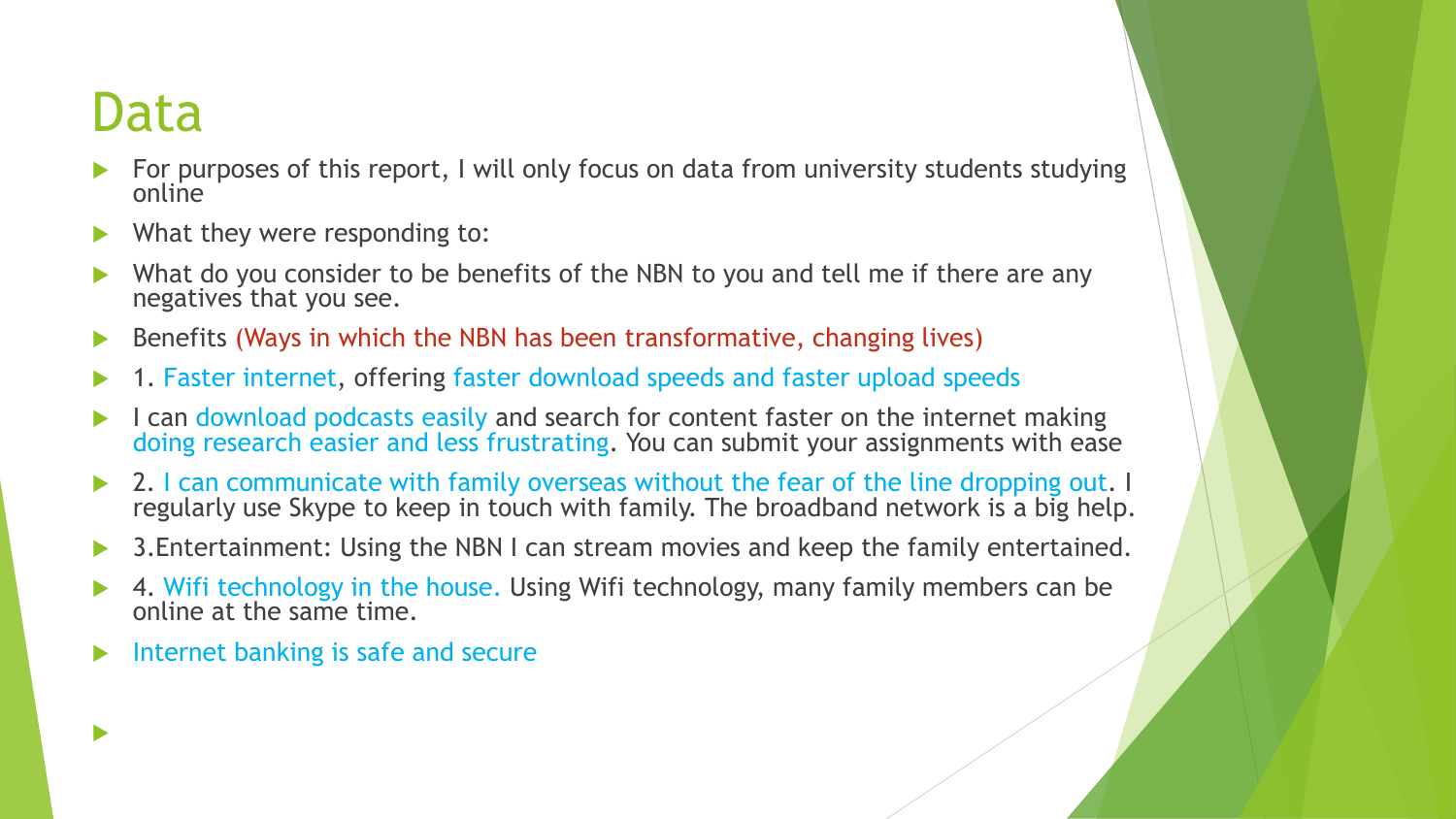### Why the data counts

- It is estimated that between 2017- 2022 internet usage will increase nearly sevenfold (Clement 2017)
- As of February 2019, mobile devices accounted for 48%of webpage views worldwide. While Asia and Africa are leaders in this area, broadband penetration has a higher uptake in the Americas and in Europe with 91% and 93% respectively.
- ▶ Does Australia have the NBN throughout the country? No! There are still large chunks of the country where the NBN has not been installed. We are still a long way before we can comfortably say that we are on the Information Super Highway.
- When the NBN was introduced to Armidale, the medical school of rural medicine carried out a few trial runs in collaboration with universities in the US that had rural medical programs. Students at UNE could watch operations in the US carried out virtually. While that is one of the perceived benefits of the NBN that research is beyond what I carried out in my research.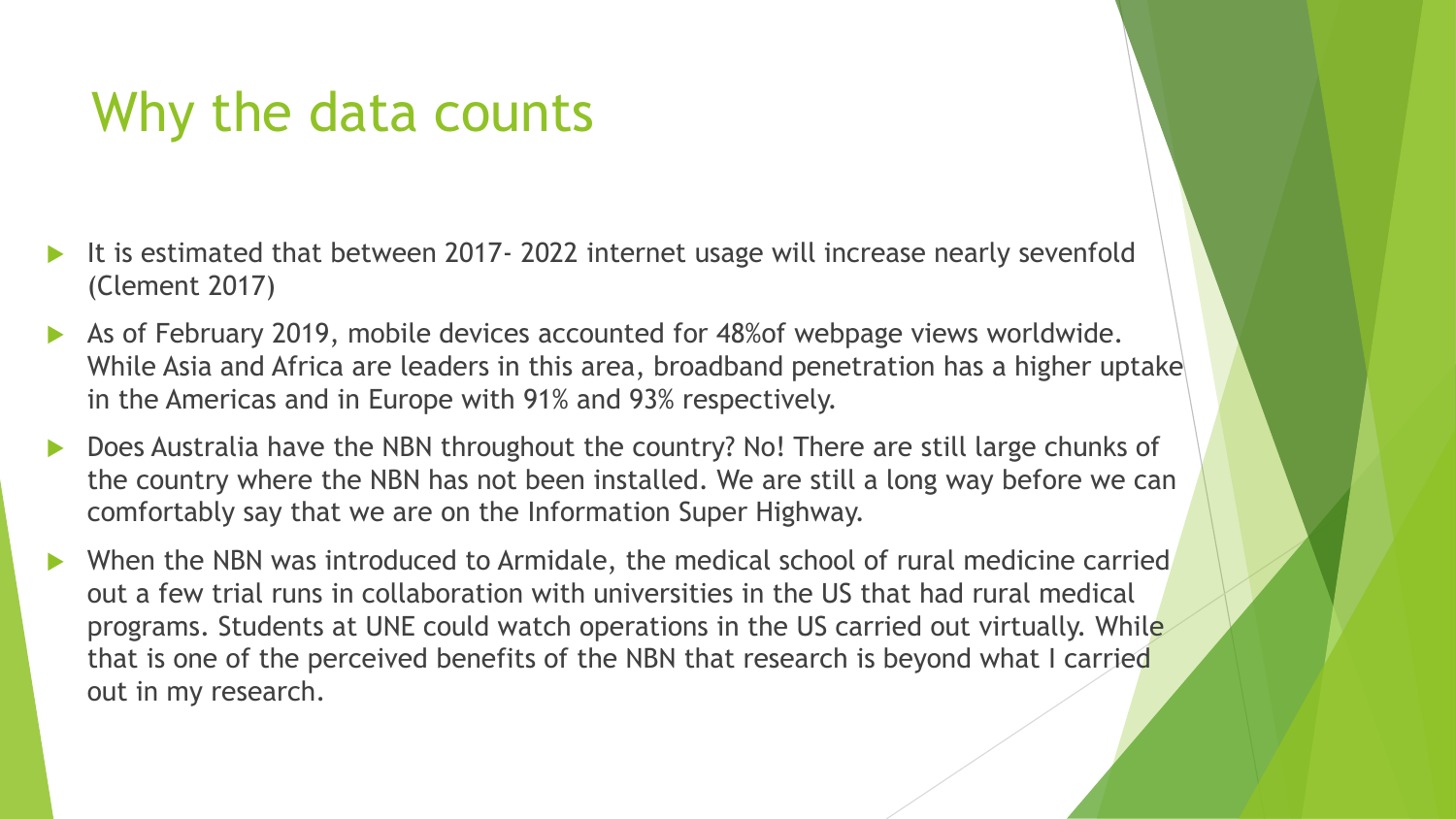## Opportunities of further research

- As mentioned, it would be necessary to go beyond the school of Education and investigate other sectors that can speak to this research.
- The medical school, businesses and the local council.